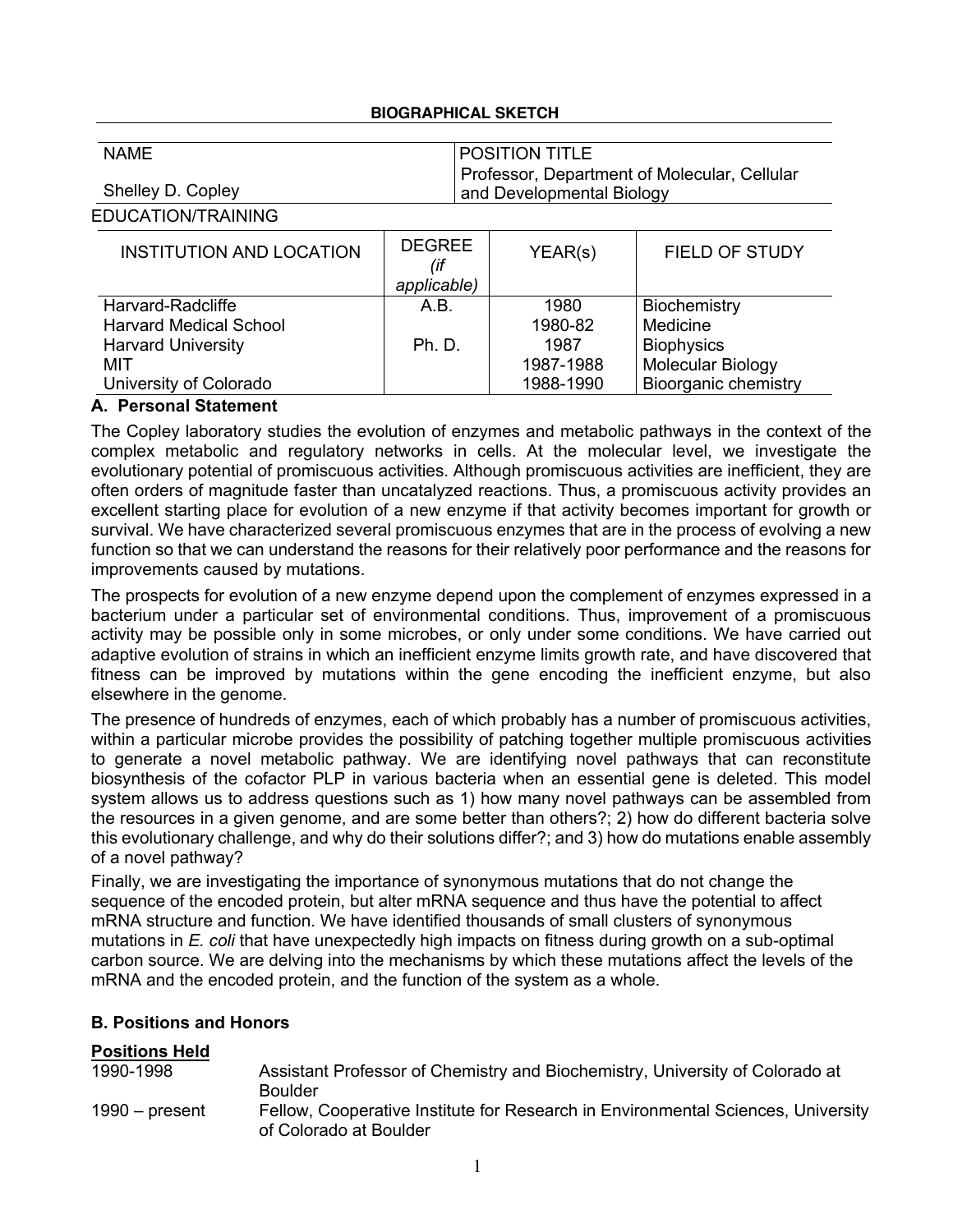| 1998-1999               | Associate Professor of Chemistry and Biochemistry, University of Colorado at<br><b>Boulder</b>               |
|-------------------------|--------------------------------------------------------------------------------------------------------------|
| 2000-2004               | Associate Professor of Molecular, Cellular, and Developmental Biology, University<br>of Colorado at Boulder  |
| 2004-present            | Professor of Molecular, Cellular, and Developmental Biology, University of<br>Colorado at Boulder            |
| 2012-2015               | Associate Chair of Molecular, Cellular, and Developmental Biology, University of<br>Colorado at Boulder      |
| <b>Other Experience</b> |                                                                                                              |
| 1999-2003               | <b>NSF Molecular Biochemistry Panel</b>                                                                      |
| 2000                    | Ad hoc reviewer, NIH Physical Biochemistry Study Section                                                     |
| 2001                    | Nominating Committee, Biological Division of the American Chemical Society                                   |
| 2002-2004               | Councilor, Biological Division of the American Chemical Society                                              |
| 2003-2004               | Associate, Committee on Environmental Improvement, American Chemical                                         |
|                         | Society                                                                                                      |
| 2003-2005               | <b>Editorial Board, Bioorganic Chemistry</b>                                                                 |
| 2003                    | Co-Vice Chair, Gordon Conference on Enzymes, Coenzymes, and Metabolic<br>Pathways                            |
| 2003-2004               | <b>NIH Biochemistry Study Section</b>                                                                        |
| 2003-2011               | Member of Faculty of 1000                                                                                    |
| 2004                    | Co-Chair, Gordon Conference on Enzymes, Coenzymes, and Metabolic Pathways                                    |
| 2004-2005               | Member, Japanese-American Frontiers of Science Symposium Planning<br>Committee                               |
| 2004-2005               | Member, National Research Council Space Studies Board Committee on Limits of<br>Life in the solar System     |
| 2004-2007               | NIH Genetic Variation and Evolution Study Section                                                            |
| 2009                    | Ad hoc reviewer, NIH MSFE study section, Special Emphasis Panel and Grand<br>Opportunity grant study section |
| 2010                    | Ad hoc reviewer, NIH Genetic Variation and Evolution study section and EUREKA                                |
|                         | <b>Review Panel</b>                                                                                          |
| 2010-2013               | Biocatalysis Organizing Committee, Society for Industrial Microbiology Annual                                |
|                         | Meeting                                                                                                      |
| 2012                    | Chemical and Systems Biology Theme Organizer, ASBMB 2013 Annual Meeting                                      |
| 2012                    | Reviewer, NIH Biological Chemistry and Macromolecular Biophysics B special<br>study section                  |
| 2012                    | <b>NSF Molecular Biochemistry Panel</b>                                                                      |
| 2013                    | Review teams for NIH Glue and U54 grants                                                                     |
|                         |                                                                                                              |
| 2014                    | NIH Genetic Variation and Evolution Study Section, ad hoc reviewer                                           |
| 2014-2016               | Editorial Review Board, Journal of Biological Chemistry                                                      |
| 2017                    | AbSciCon 2017 Session organizer, Origin and Evolution of Life:                                               |
|                         | Evolution/Genetics: Experimental Microbial Evolution                                                         |
| 2018                    | NIH Genetic Variation and Evolution Study Section, ad hoc reviewer                                           |
| 2019                    | NIH R25 study section                                                                                        |
| 2020                    | NIH R35 study section                                                                                        |
| 2021                    | NIH R24 study section                                                                                        |
| 2023                    | Co-Vice Chair, Gordon Research Conference on Molecular Mechanisms in                                         |
|                         | Evolution                                                                                                    |
| 2025                    | Co-Chair, Gordon Research Conference on Molecular Mechanisms in Evolution                                    |
| <b>Honors</b>           |                                                                                                              |
| 1980                    | A. B. summa cum laude, Harvard University                                                                    |
| 1980                    | Phi Beta Kappa                                                                                               |

1987-1988 Anna Fuller Fund Fellow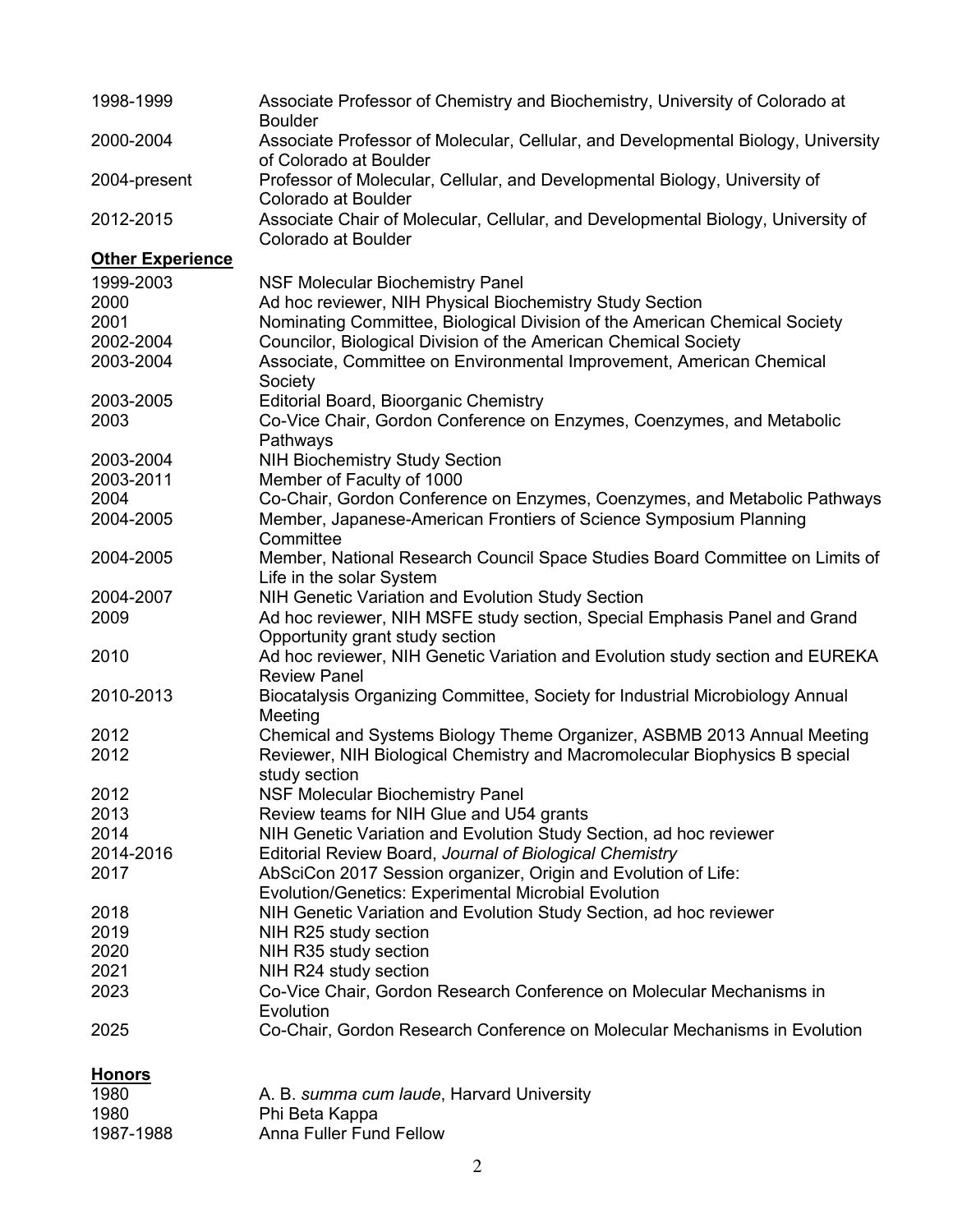# 1991 University of Colorado Junior Faculty Development Award

# 1998 Mortar Board National Honor Society Outstanding Professor

# **C. Publications**

- Morgenthaler, AB, Fritts, RK and Copley, SD. "Amplicon remodeling and genomic mutations drive population dynamics after segmental amplification", *Mol. Biol. Evol.* msab289, 2021.
- Copley, SD, Babbs, S and Losoff, B. "Science and society: Integrating historical science materials into an undergraduate biology course", *CourseSource***,** 2021, doi 10.24918/cs.2021.23.
- Copley, SD. "Setting the stage for evolution of a new enzyme", *Curr. Opin. Structural Biol*, **69**, 41-49, 2021.
- Copley, SD. "Evolution of new enzymes by gene duplication and divergence", *FEBS J.* **287**, 1262- 1283, 2020.
- Copley, SD. "The physical basis and practical consequences of biological promiscuity", *Phys. Biol.***17**, 051001, 2020.
- Choudhury, A, Fankhauser, RG, Freed, EF, Oh, EJ, Morgenthaler, AB, Bassalo, MC, Copley, SD, Kaar, JL and Gill, RT. "Determinants for efficient editing with Cas9-mediated recombineering in *Escherichia coli*", *ACS Synth. Biol.* **9**, 1083-1099, 2020. PMID 32298586
- Morgenthaler, AB, Kinney, WR, Ebmeier, CC, Walsh, CM, Snyder, DJ, Cooper, VS, Old, WM and Copley, SD. "Mutations that improve the efficiency of a weak-link enzyme are rare compared to adaptive mutations elsewhere in the genome". *eLife* **8**:e53535, 2019. PMID: 31815667 DOI: 10.7554/eLife.53535.
- Kim, J, Flood, JJ, Kristofich, M, Gidfar, C, Morgenthaler, AB, Fuhrer, T, Sauer, U, Snyder, D, Cooper, VS, Ebmeier, CC, Old, WM, and Copley, SD. "Hidden resources in the *E. coli* genome restore PLP synthesis and robust growth after deletion of the "essential" gene *pdxB*", *PNAS*  **116** (48), 24164-24173, 2019. PMID 31712440
- Flood, J.J. and Copley, S.D. "Genome-wide analysis of transcriptional changes and genes that contribute to fitness during degradation of the anthropogenic pollutant pentachlorophenol by *Sphingobium chlorophenolicum*", *mSystems*, **3**, e00275-18, 2018. PMID: 30505947
- Kristofich, J-C, Morgenthaler, AB, Kinney, WR, Snyder, DJ, Ebmeier, CC, Old, WM, Cooper, VS, and Copley, SD. "Synonymous mutations make dramatic contributions to fitness when growth is limited by a weak-link enzyme", *PLoS Genetics*, **14**, e1007615, 2018. PMID 30148850
- Mikkonen, A, Yläranta, K, Tiirola, M, Dutra, LAL, Salmi, P, Romantschuk, M, Copley, S, Ikäheimo, J, Sinkkonen, A, *"*Successful aerobic bioremediation of groundwater contaminated with higher chlorinated phenols by indigenous degrader bacteria". *Water Res.* **138**, 118-128, 2018.
- Copley, SD. "Shining a light on enzyme promiscuity", *Curr. Opin. Struct. Biol.* **47**, 67-75, 2017.
- Kershner, JP, Yu McLoughlin, S, Kim, J, Morgenthaler, A, Ebmeier, CC, Old, WM, Copley, SD. "A synonymous mutation upstream of the gene encoding a weak-link enzyme causes an ultrasensitive response in growth rate." *J. Bacteriol.* **198**, 2853-2863, 2016. PMID 27501982
- Thiaville, J, Flood, J, Yurgel, S, Prunetti, L, Elbadawi-Sidhu, M, Hutinet, G, Forouhar, F, Zhang, X, Ganesan, V, Reddy, P, Fiehn, O, Gerlt, J, Hunt, J, Copley, SD, De Crecy-Lagard, V. "Members of a novel kinase family (DUF1537) can recycle toxic intermediates into an essential metabolite", *ACS Chemical Biology,* **11**, 2304-2011, 2016.
- Copley, SD. "An evolutionary biochemist's perspective on promiscuity", *Trends Biochem. Sci.* **40**, 72- 78, 2015.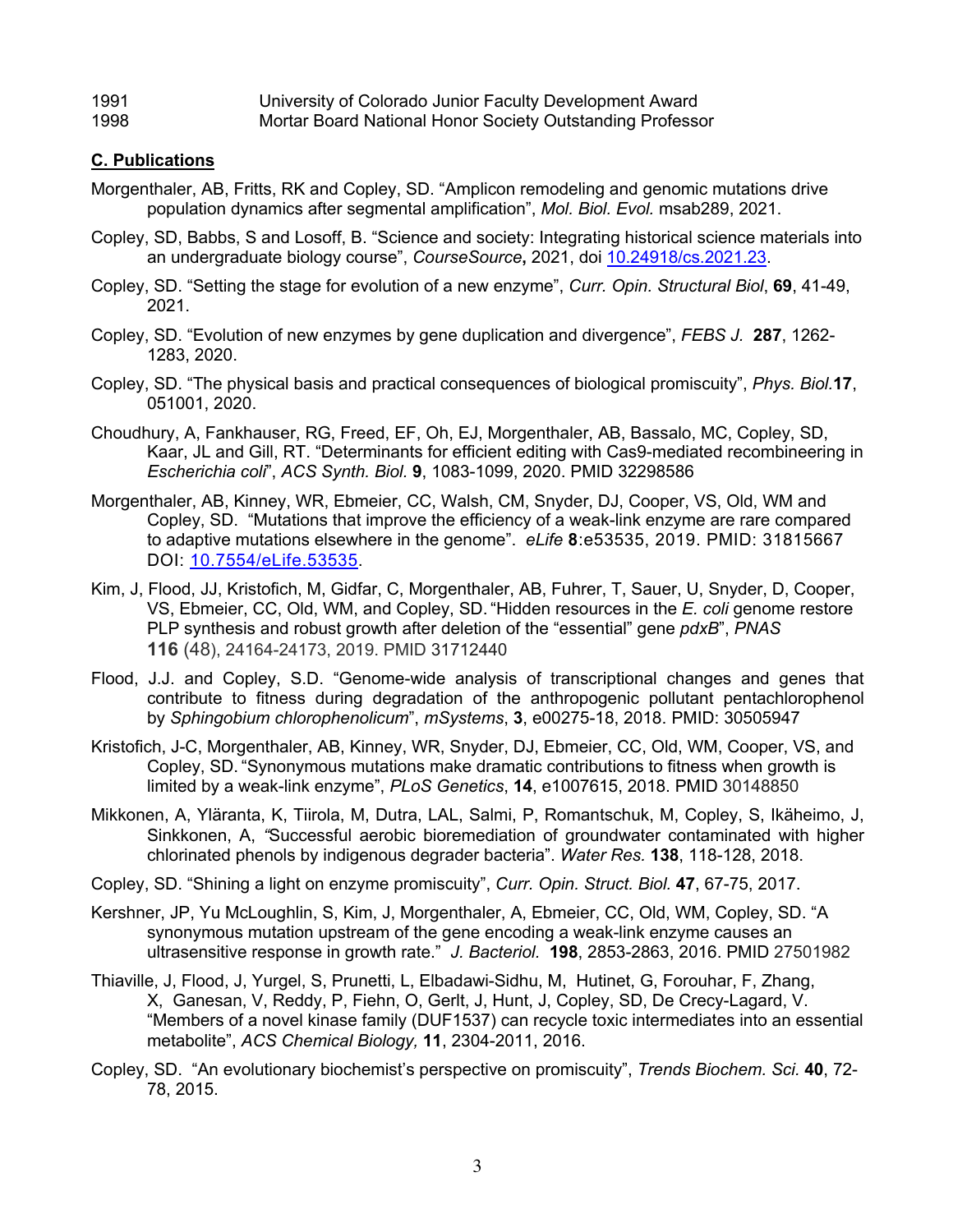- Khanal, A, Yu McLoughlin, S, Kershner, JP and Copley, SD. "Differential effects of a mutation on the normal and promiscuous activities of orthologs: implications for natural and directed evolution", *Mol. Biol. Evol.* **32**, 100-108, 2015. PMID: 25246702
- Copley, SD. "An evolutionary perspective on protein moonlighting", *Biochemical Society Transactions,* **42**, 1684-1691, 2014.
- Rudolph, J, Erbse, AH, Behlen, L and Copley, SD. "A radical intermediate in the conversion of pentachlorophenol to tetrachlorohydroquinone in *Sphingobium chlorophenolicum*". *Biochemistry* **56**, 6539-6549, 2014. PMID: 25238136
- Kim, J, Webb, AM, Kershner, JP, Blaskowski, S and Copley, SD. "A versatile and highly efficient method for scarless genome editing in *Escherichia coli* and *Salmonella enterica*", *BMC Biotechnol.* **14**, 84, 2014.
- Rokicki, J, Knox, D, Dowell, RD, and Copley, SD. "CodaChrome: a tool for the visualization of proteome conservation across all fully sequenced bacterial genomes", *BMC Genomics* **15**, 65, 2014.
- Novikov, Y and Copley, SD. "Reactivity landscape of pyruvate under simulated hydrothermal vent conditions", *Proc. Natl. Acad. Sci. USA* **110***,* 13283-13288, 2013. PMID: 23872841
- Yadid, I, Rudolph, J, Hlouchova, K and Copley, SD. "Sequestration of a highly reactive intermediate in an evolving pathway for degradation of pentachlorophenol", *Proc. Natl. Acad. Sci. USA*, **110**, E2182-E2190, 2013. PMID: 11764999
- Kim, J and Copley, SD. "The orphan protein bis-γ-glutamylcystine reductase joins the pyridine nucleotide-disulfide reductase family", *Biochemistry*,**52**, 2905-2913, 2013. PMID: 23560638
- Kim, J and Copley, SD. "Inhibitory cross-talk upon introducing a novel metabolic pathway into an existing metabolic network", *Proc. Natl. Acad. Sci. USA* **109**, E2856-E2864, 2012. PMID: 22984162
- Hlouchova, K, Rudolph, J, Pietari, JMH, Behlen, LS, Shoemaker, RK and Copley, SD. "Pentachlorophenol hydroxylase, a poorly functioning enzyme required for degradation of pentachlorophenol by *Sphingobium chlorophenolicum*, *Biochemistry* **51**, 3848–3860, 2012. PMID: 22482720
- Copley, SD. "Paradigm adjustment required: Moonlighting is mainstream", *Bioessays* **34**, 578-588, 2012. PMID: 22696112
- Copley, SD. and Summons, RE. "Terran Metabolism: The First Billion Years", in Frontiers of Astrobiology, C. Impey, J. Lunine and J. Funes, Eds., Cambridge University Press, 2012.
- Copley, SD. "Toward a systems biology perspective on enzyme evolution", *J. Biol. Chem.* **287**, 3-10. (Special issue on Enzyme Evolution), 2012. PMID: 22069330
- Copley, SD, Rokicki, J, Turner, P, Daligault, H, Nolan, M and Land, M. "The whole genome sequence of *Sphingobium chlorophenolicum* L-1: insights into the evolution of the pentachlorophenol degradation pathway", *Genome Biology and Evolution* **4**, 184-198, 2012. PMID: 22179583
- Chumachenko, N, Novikov, Y, Shoemaker, RK and Copley, SD. "A dimethyl ketal-protected benzoinbased linker suitable for photolytic release of unprotected peptides", *J. Org. Chem.* **76**, 9409- 9416, 2011. PMID: 21950361
- Novikov, Y, Copley, SD. and Eaton, BE. "A simple route for synthesis of 4-phospho-D-erythronate", *Tetrahedron Letters* **52**, 1913-1915, 2011.
- Kim, J, Kershner, JP, Novikov, Y, Shoemaker, RK and Copley, SD. "Three serendipitous pathways in *E. coli* can bypass a block in pyridoxal 5'-phosphate synthesis", *Molecular Systems Biology* **6**: 43, 2010. PMID: 21119630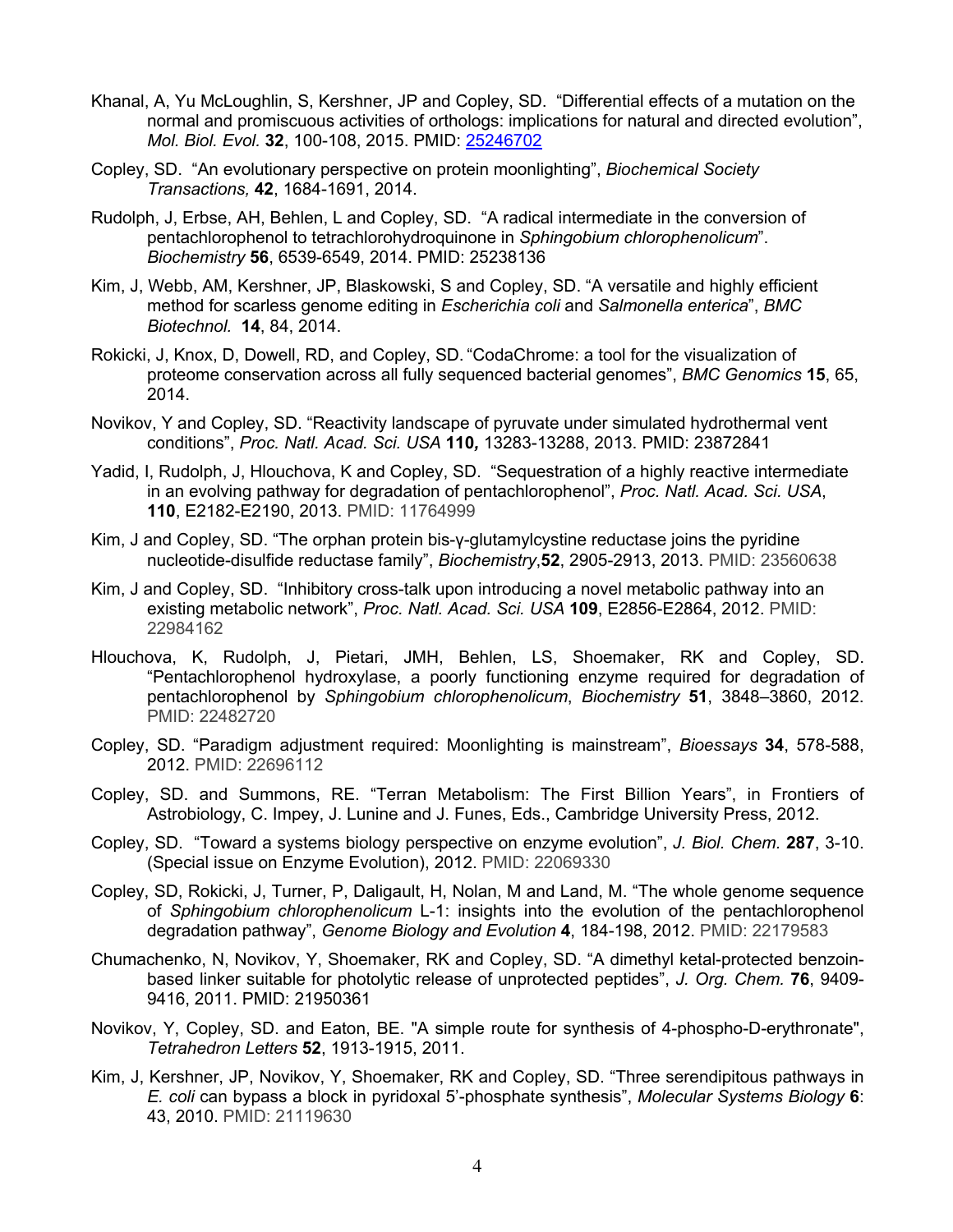- Rudolph, J, Kim, J and Copley, SD. "Multiple turnovers of the nicotino-enzyme PdxB require  $\alpha$ -keto acids as co-substrates", *Biochemistry* **49***,* 9249–9255, 2010. PMID: 20831184
- Copley, SD. "Evolution and the Enzyme", in *Comprehensive Natural Products Chemistry,* vol. 8, (Enzymes and Enzyme Mechanisms), Elsevier, pp 9-46; L. Mander and H.-W. Liu, Eds., 2010.
- Copley, SD, Smith, E and Morowitz, HJ. "How life began: The emergence of sparse metabolic networks", *Journal of Cosmology*, **10**, 3345-3361, 2010.
- Copley, SD. "Prediction of function in enzyme superfamilies", *F1000 Biology Reports*, **1**, Report 91, 2009.
- Copley, SD. "Evolution of efficient pathways for degradation of anthropogenic chemicals", *Nature Chem. Biol.* **5**, 559-566, 2009. PMID: 19620997
- Smith, E, Morowitz, HJ, and Copley, SD. "Core metabolism as a self-organized system", in *Protocells: Bridging Nonliving and Living Matter*, edited by Rasmussen, S. et al., MIT Press, 2009.
- Yu McLoughlin, S and Copley, SD. "A compromise required by gene sharing enables survival: Implications for evolution of new enzyme activities", *Proc. Natl. Acad. Sci. 105*, 13497-502, 2008. PMID: 18757760
- Hamady, M, Widmann, J, Copley, SD, and Knight, R. "MotifCluster: An interactive online tool for clustering and visualizing sequences using shared motifs", *Genome Biology* **9**, R128, 2008. PMID: 18706079
- Warner, JR, Behlen, LS and Copley, SD. "A trade-off between catalytic power and substrate inhibition in TCHQ dehalogenase", *Biochemistry*, **47**, 3258-3265, 2008. PMID: 18275157
- Kim, J and Copley, SD. "Why metabolic enzymes are essential or non-essential for growth of *Escherichia coli* K12 on glucose", *Biochemistry* **46**, 12501-12511, 2007. PMID: 17935357
- Warner, JR and Copley, SD. "Pre-steady state kinetic studies of the reductive dehalogenation catalyzed by tetrachlorohydroquinone dehalogenase", *Biochemistry* **46**, 13211-13222, 2007. PMID: 17956123
- Copley, SD, Smith, E and Morowitz, HJ. "The origin of the RNA world: Co-evolution of genes and metabolism", *Bioorganic Chemistry* **35**, 430-443, 2007. PMID: 17897696
- Warner, JR and Copley, SD. "Mechanism of the severe inhibition of tetrachlorohydroquinone dehalogenase by its aromatic substrates", *Biochemistry*, **46**, 4438-4447, 2007. PMID:17355122
- Copley, SD. "Glutathione transferases", in *Redox Biology*, R. Banarjee, Ed., Wiley, 2007.
- Cleland, CE and Copley, SD. "The possibility of alternative microbial life on earth", *International Journal of Astrobiology* **4**, 165-173, 2005.
- Warner, JR, Lawson, SL, and Copley, SD. "A mechanistic investigation of the thiol-disulfide exchange step in the reductive dehalogenation catalyzed by tetrachlorohydroquinone dehalogenase", *Biochemistry* **44**, 10360-10368, 2005.
- Copley, SD, Smith, DE, and Morowitz, HG. "A mechanism for the association of amino acids with their codons and the origin of the genetic code", *Proc. Natl. Acad. Sciences* **102**, 4442-4447, 2005 (PMC555468).
- Dai, MH, Gill, RT and Copley, SD. "Visualization of protoplast fusion and quantitation of recombination in fused protoplasts of auxotrophic strains of *Escherichia coli*", *Metabolic Engineering*, **7**, 45-52, 2005*.*
- Copley, SD, Novak, W, and Babbitt, PC. "Divergence of function in the thioredoxin-fold suprafamily: Evidence for evolution of peroxiredoxins from thioredoxins", *Biochemistry* **43**, 13981-13995, 2004. PMID:15518547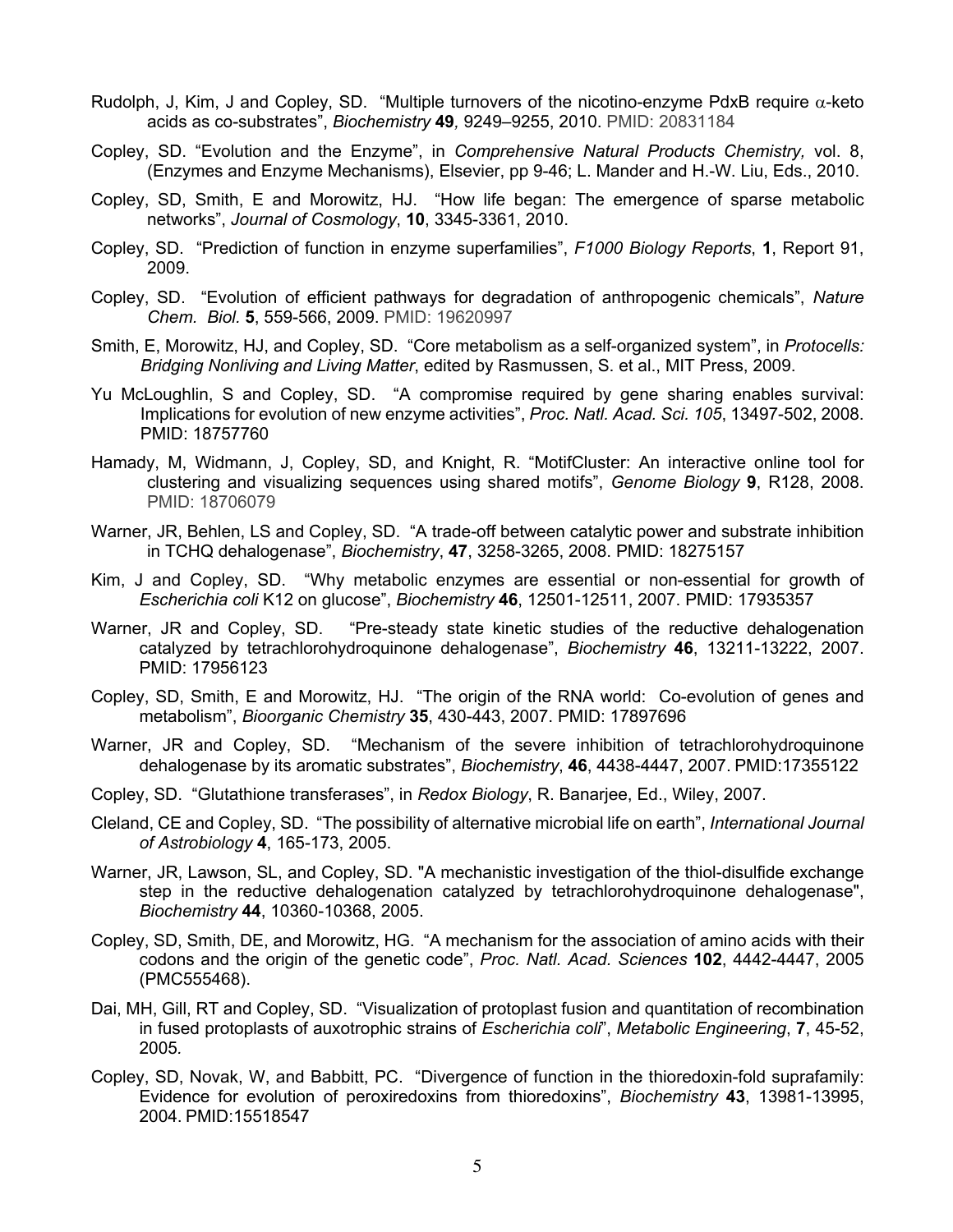- Dai, M-H and Copley, SD. "Genome shuffling improves degradation of the anthropogenic pesticide pentachlorophenol by *Sphingobium chlorophenolicum* ATCC 39723", *Appl. Env. Microbiol.* **70**, 2391-2397, 2004.
- Copley, SD. "Enzymes with extra talents: Moonlighting functions and catalytic promiscuity", *Curr. Opin. Chem. Biol.* **7**, 265-272, 2003.
- Dai, M-H, Rogers, JB, Warner, JR, and Copley, SD. "A previously unrecognized step in pentachlorophenol degradation in *Sphingobium chlorophenolicum* is catalyzed by tetrachlorobenzoquinone reductase (PcpD)", *Journal of Bacteriology*, **185**, 302-310, 2003. PMID:12486067
- Copley, SD. and Dhillon, JK. "Lateral gene transfer and parallel evolution in the history of glutathione biosynthesis genes", *Genome Biology*, **3**, research 0025.1-0025.16, 2002.
- Kiefer, PM, Jr, McCarthy, DL, and Copley, SD. "The reaction catalyzed by tetrachloro-hydroquinone dehalogenase does not involve nucleophilic aromatic substitution", *Biochemistry*, **41**, 1308-1314, 2002.
- Kiefer, PM, Jr and Copley, SD. "Characterization of the initial steps in the reductive dehalogenation catalyzed by tetrachlorohydroquinone dehalogenase", *Biochemistry*,**41**, 1315-1322, 2002.
- Copley, SD. "Aromatic dehalogenases: Insights into structures, mechanisms, and evolutionary origins", *In* Dehalogenation: Microbial Processes and Environmental Applications, Kluwer Academic Publishers, 2002.
- Copley, SD, Anandarajah, K and Kiefer, PM, Jr. "A tale of two enzymes tetrachlorohydroquinone dehalogenase and maleylacetoacetate isomerase", *Chemico-Biological Interactions*, **133**, 200- 203, 2001.
- Copley, SD. "Evolution of a metabolic pathway for degradation of a toxic xenobiotic: The patchwork approach", *Trends in Biochemical Sciences*, **26**, 261-265, 2000.
- Anandarajah, K, Kiefer, PM, Donohoe, BS. and Copley, SD. "Recruitment of a double bond isomerase to serve as a reductive dehalogenase during biodegradation of pentachlorophenol", *Biochemistry,* **39**, 5303-5311, 2000.
- Fall, R and Copley, SD. "Bacterial sources and sinks of isoprene, a reactive atmospheric hydrocarbon", *Environmental Microbiology*, **2**, 123-130, 2000.
- Xu, L, Resing, K, Babbitt, PC, Lawson, SL and Copley, SD. "Evidence that *pcpA* Encodes dichlorohydroquinone dioxygenase, the ring-cleavage enzyme required for degradation of pentachlorophenol in *Sphingomonas chlorophenolica*", *Biochemistry*, **38**, 7659-7669. 1999
- Copley, SD. "Microbial dehalogenases". *In* Enzymes, Enzyme Mechanisms, Proteins, and Aspects of NO Chemistry, C. D. Poulter, Ed., Vol. 5 of Comprehensive Natural Products Chemistry, D. Barton and K. Nakanishi, Eds., 1999.
- Copley, SD. "Microbial dehalogenases: Enzymes recruited to convert xenobiotic substrates", *Curr. Opin. Chem. Biol.* **2**, 613-617, 1998.
- McCarthy, DL, Louie, DF and Copley, SD. "Identification of a covalent intermediate between glutathione and Cys13 formed during catalysis by tetrachlorohydroquinone dehalogenase."*J. Am. Chem. Soc.*, **119**, 11337-11338, 1997.
- Copley, SD. "Diverse mechanistic approaches to difficult chemical transformations: Microbial dehalogenation of chlorinated aromatic compounds. *Chem. & Biol.*, **4**, 169-174, 1997.
- Plowman, DL, Claude, A and Copley, SD. "*In vivo* levels of chlorinated hydroquinones in a pentachlorophenol-degrading bacterium", *Appl. Env. Microbiol,* **63**, 1883-1888, 1997*.*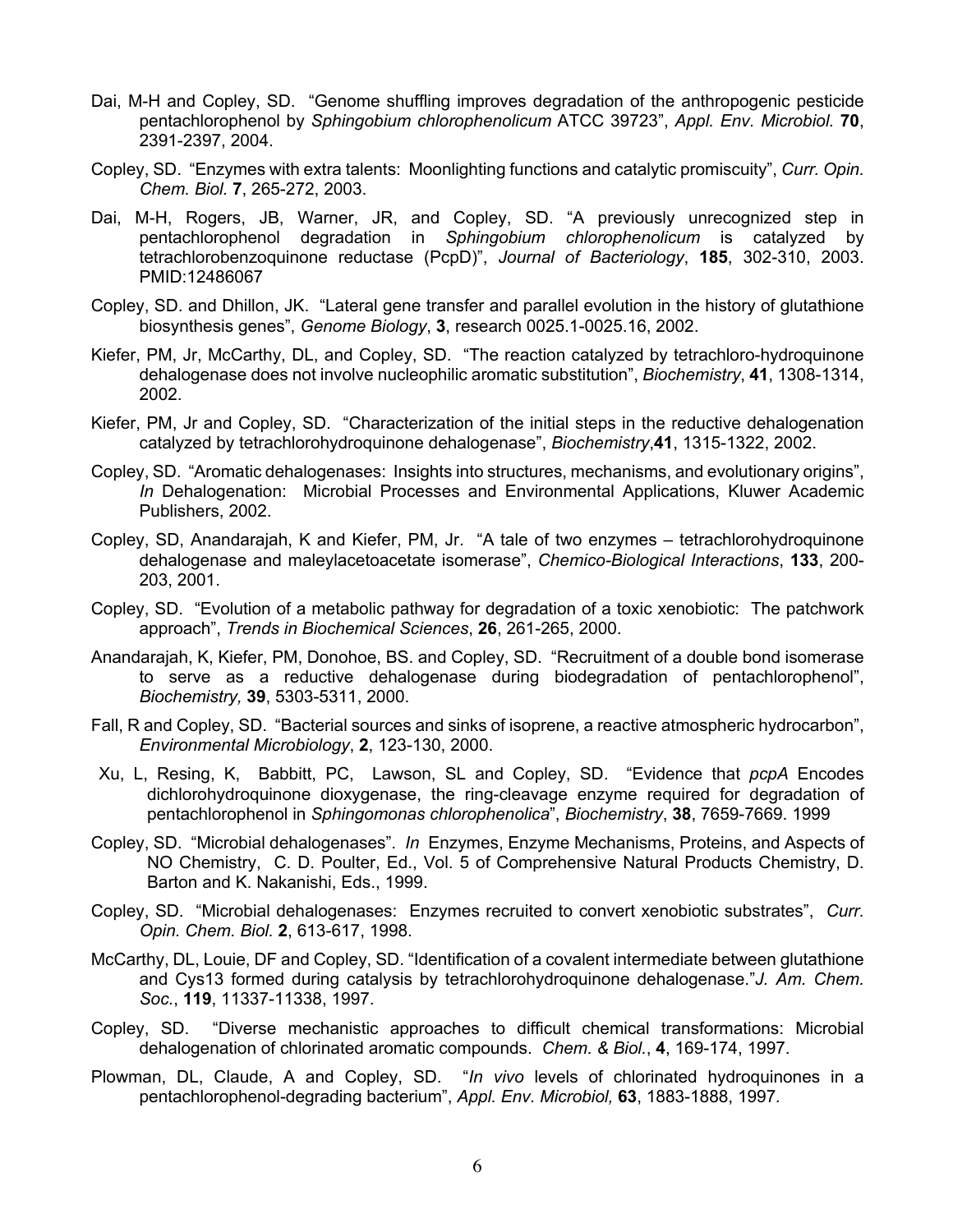- McCarthy, D, Navarette, S, Willett, WS, Babbitt, PC. and Copley, SD. "Exploration of the relationship between tetrachlorohydroquinone dehalogenase and the glutathione *S*-transferase superfamily", *Biochemistry*, **35**, 14634-14642, 1996.
- Willett, WS and Copley, SD. "Identification and localization of a stable sulfenic acid in peroxide-treated tetrachlorohydroquinone dehalogenase using electrospray mass spectrometry", *Chem. & Biol.*, **3**, 851-857, 1996.
- Crooks, GP, Xu, L, Barkley, R and Copley, SD. "Exploration of possible mechanisms for 4-chlorobenzoyl CoA dehalogenase: Evidence for an aryl-enzyme intermediate." *J. Am. Chem. Soc.*, **117**, 10791-10798, 1995.
- Crooks, GP and Copley, SD. "Purification and characterization of 4-chlorobenzoyl CoA dehalogenase from *Arthrobacter* sp. 4CB-1" *Biochemistry,* **33**, 11645-11649, 1994*.*
- Crooks, GP and Copley, SD. "A surprising effect of leaving group on the nucleophilic aromatic substitution reaction catalyzed by 4-chlorobenzoyl CoA dehalogenase." *J. Am. Chem. Soc.* **115**, 6422-6423, 1993.
- Copley, SD and Crooks, GP. "Enzymic dehalogenation of 4-chlorobenzoyl CoA in *Acinetobacter* sp. 4-CB1." *Appl. Env. Microbiol*. **58**, 1385-1387, 1992.
- Copley, SD, Frank, E, Kirsch, WM and Koch, TH. "Aminomalonic acid: A constituent of proteins or an artifact of hydrolysis?" *Anal. Biochem.* **201**, 152-157, 1992.
- Copley, SD. and Knowles, JR. "The conformational equilibrium of chorismate in solution: Implications for the mechanism of the non-enzymic and the enzyme-catalyzed rearrangement of chorismate to prephenate." *J. Am. Chem. Soc.* **109**, 5008- 5012, 1987.
- Guilford, WJ, Copley, SD and Knowles, JR. "On the mechanism of the chorismate mutase reaction." *J. Am. Chem. Soc.* **109**, 5013-5019, 1987.
- Copley, SD and Knowles, JR. "The uncatalyzed Claisen rearrangement of chorismate to prephenate prefers a transition state of chairlike geometry." *J. Am. Chem. Soc.* **107**, 5306-5308, 1985.
- Grimshaw, CE, Sogo, SG, Copley, SD and Knowles, JR. "Synthesis of stereoselectively labeled [9- <sup>2</sup>H,<sup>3</sup>H] chorismate and the stereochemical course of 5-enolpyruvoyl shikimate-3-phosphate synthetase." *J. Am. Chem. Soc.* **106**, 2699-2700, 1984.
- Kovachy, R. J, Copley, SD and Allen, RH. **"**Recognition, isolation, and characterization of rat liver Dmethylmalonyl coenzyme A hydrolase." *J. Biol. Chem.* **258**, 11415-21, 1983.

#### **D. Funding**

| <b>NASA Exobiology</b><br>1/15/21-1/14/24<br>\$555,750<br>Confronting a Conundrum: the Prevalence of Loss-of-function Mutations in Evolution    | Copley (PI) |
|-------------------------------------------------------------------------------------------------------------------------------------------------|-------------|
| NIH/NIGMS R01GM134044<br>$8/12/19 - 7/31/23$<br>\$1,420,133<br>Gene Duplication and Divergence: the Bigger Picture                              | Copley (PI) |
| NIH/NIGMS R01GM124365<br>$9/1/17 - 8/31/21$ , in no-cost extension<br>\$1,281,317<br>The Cellular and Molecular Effects of Synonymous Mutations | Copley (PI) |
| NIH/NIGMS R01GM135364<br>5/1/20-2/29/24                                                                                                         | Copley (PI) |